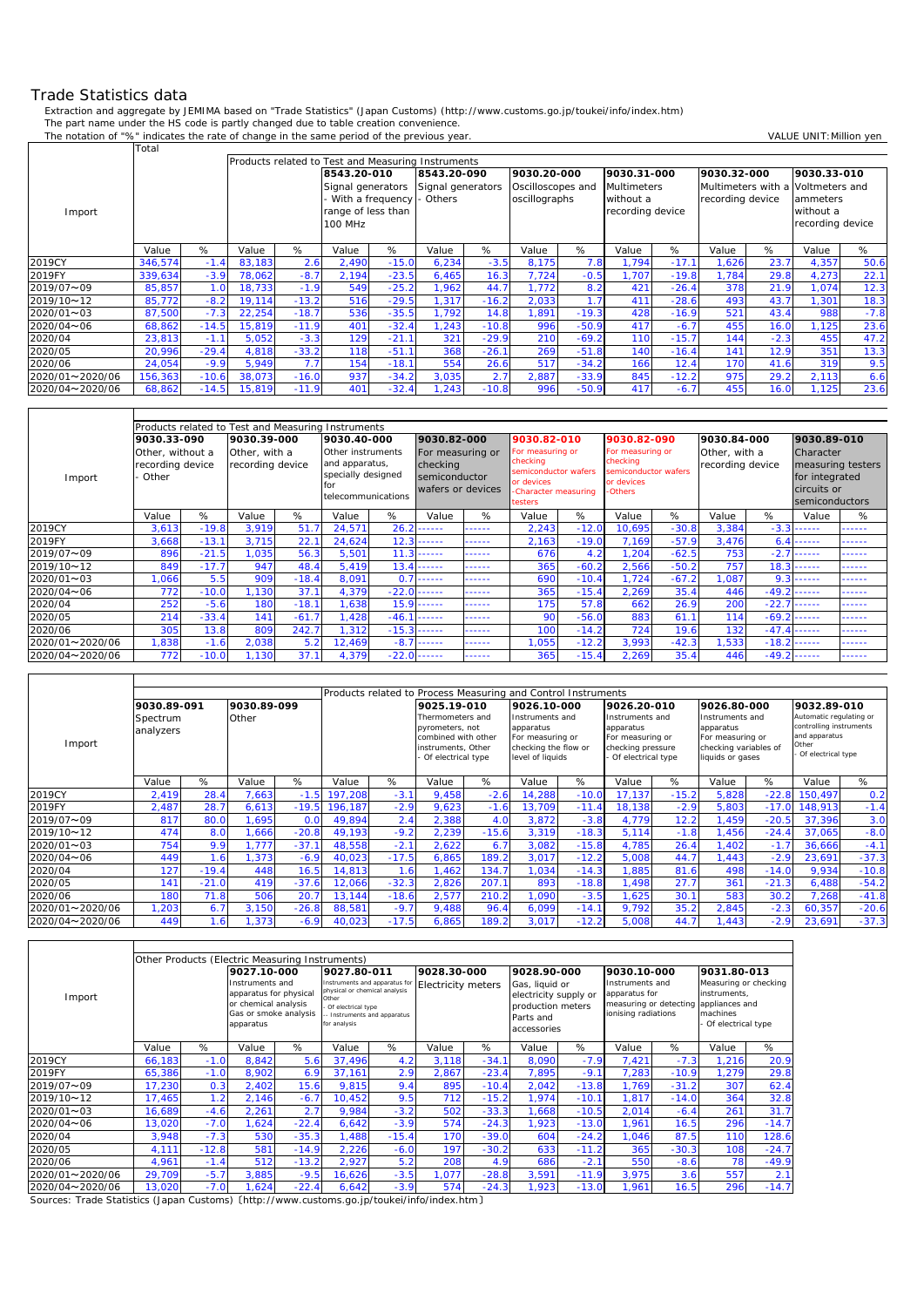|                 | Total   |        |         |                                                    |                                  |       |                                                   |         |                                                                    |         |                                                       |         |                                                                            |         |                                                       |         |  |
|-----------------|---------|--------|---------|----------------------------------------------------|----------------------------------|-------|---------------------------------------------------|---------|--------------------------------------------------------------------|---------|-------------------------------------------------------|---------|----------------------------------------------------------------------------|---------|-------------------------------------------------------|---------|--|
|                 |         |        |         | Products related to Test and Measuring Instruments |                                  |       |                                                   |         |                                                                    |         |                                                       |         |                                                                            |         |                                                       |         |  |
| Export          |         |        |         |                                                    | 8543.20-000<br>Signal generators |       | 9030.20-000<br>Oscilloscopes and<br>oscillographs |         | 9030.31-000<br><b>Multimeters</b><br>without a<br>recording device |         | 9030.32-000<br>Multimeters with a<br>recording device |         | 9030.33-100<br>Voltmeters and<br>ammeters<br>without a<br>recording device |         | 9030.33-900<br>Other<br>without a<br>recording device |         |  |
|                 | Value   | %      | Value   | %                                                  | Value                            | %     | Value                                             | %       | Value                                                              | %       | Value                                                 | %       | Value                                                                      | %       | Value                                                 | %       |  |
| 2019CY          | 553,209 | $-7.0$ | 237,496 | $-10.6$                                            | 55,422                           | 41.7  | , 263                                             | $-5.3$  | 1,210                                                              | $-3.4$  | 739                                                   | $-32.6$ | ,598                                                                       | 15.9    | 5,683                                                 | 6.8     |  |
| 2019FY          | 563,520 | $-3.7$ | 259,058 | 1.5                                                | 65,500                           | 62.9  | ,215                                              | $-8.4$  | 1.167                                                              | $-7.8$  | 740                                                   | $-22.6$ | .641                                                                       | 16.0    | 5,481                                                 | $-1.8$  |  |
| 2019/07~09      | 140,420 | $-8.0$ | 64,631  | $-9.9$                                             | 17,831                           | 36.6  | 332                                               | $-8.0$  | 230                                                                | $-27.9$ | 138                                                   | $-46.3$ | 389                                                                        | 6.6     | 1,134                                                 | $-11.7$ |  |
| 2019/10~12      | 153,981 | 2.6    | 72,851  | 15.5                                               | 20,006                           | 61.4  | 393                                               | 4.5     | 417                                                                | 44.8    | 289                                                   | 8.2     | 382                                                                        | 9.1     | 1,685                                                 | 11.3    |  |
| 2020/01~03      | 138,938 | 8.0    | 70,560  | 44.0                                               | 18,864                           | 114.7 | 235                                               | $-16.8$ | 266                                                                | $-13.8$ | 144                                                   | 0.5     | 400                                                                        | 12.0    | 1,256                                                 | $-13.9$ |  |
| 2020/04~06      | 128,226 | $-1.5$ | 63,045  | 23.6                                               | 13,194                           | 49.9  | 185                                               | $-27.5$ | 140                                                                | $-44.8$ | 106                                                   | $-37.6$ | 337                                                                        | $-28.3$ | 966                                                   | $-31.3$ |  |
| 2020/04         | 45,233  | 1.5    | 21,985  | 38.1                                               | 5,039                            | 38.5  | 76                                                | 19.0    | 63                                                                 | $-30.2$ | 33                                                    | $-7.2$  | 114                                                                        | 0.0     | 362                                                   | $-25.5$ |  |
| 2020/05         | 38.455  | $-4.3$ | 19.857  | 18.0                                               | 3.793                            | 30.9  | 55                                                | $-38.1$ | 30 <sub>l</sub>                                                    | $-57.4$ | 39                                                    | 78.0    | 113                                                                        | 19.0    | 271                                                   | $-33.6$ |  |
| 2020/06         | 44,538  | $-2.0$ | 21,204  | 16.1                                               | 4,362                            | 92.7  | 54                                                | $-47.2$ | 48                                                                 | $-49.4$ | 33                                                    | $-70.3$ | 110                                                                        | $-57.9$ | 333                                                   | $-35.0$ |  |
| 2020/01~2020/06 | 267,164 | 3.2    | 133,605 | 33.6                                               | 32,058                           | 82.3  | 420                                               | $-21.9$ | 407                                                                | $-27.8$ | 249                                                   | $-20.7$ | 737                                                                        | $-10.9$ | 2,222                                                 | $-22.4$ |  |
| 2020/04~2020/06 | 128,226 | $-1.5$ | 63,045  | 23.6                                               | 13,194                           | 49.9  | 185                                               | $-27.5$ | 140                                                                | $-44.8$ | 106                                                   | $-37.6$ | 337                                                                        | $-28.3$ | 966                                                   | $-31.3$ |  |

|                 |                  |                    | Products related to Test and Measuring Instruments |                  |                   |        |                                    |         |                                    |         |                  |         |                                                 |        |
|-----------------|------------------|--------------------|----------------------------------------------------|------------------|-------------------|--------|------------------------------------|---------|------------------------------------|---------|------------------|---------|-------------------------------------------------|--------|
|                 | 9030.39-000      |                    | 9030.40-000                                        |                  | 9030.82-000       |        | 9030.82-100                        |         | 9030.82-900                        |         | 9030.84-000      |         | 9030.89-100                                     |        |
|                 | Other, without a |                    | Other instruments                                  |                  | For measuring or  |        | For measuring or                   |         | For measuring or                   |         | Other, with a    |         | Character                                       |        |
|                 | recording device |                    | and apparatus,                                     |                  | checking          |        | checking                           |         | checking                           |         | recording device |         | measuring testers                               |        |
| Export          | Other            | specially designed |                                                    |                  | semiconductor     |        | semiconductor wafers<br>or devices |         | semiconductor wafers<br>or devices |         |                  |         | for integrated<br>circuits or<br>semiconductors |        |
|                 |                  |                    | for                                                |                  | wafers or devices |        | -Character measuring               |         | <b>Others</b>                      |         |                  |         |                                                 |        |
|                 |                  |                    | telecommunications                                 |                  |                   |        | <b>testers</b>                     |         |                                    |         |                  |         |                                                 |        |
|                 | Value            | %                  | Value                                              | %                | Value             | %      | Value                              | %       | Value                              | %       | Value            | %       | Value                                           | %      |
| 2019CY          | 3,651            | 1.7                | 10.777                                             | 16.8             | .                 | ------ | 34,574                             | $-40.9$ | 88.171                             | $-17.5$ | 6,081            | $-8.9$  | ------                                          | ------ |
| 2019FY          | 3.203            | $-16.1$            | 11.581                                             | 23.7             | ------            | ------ | 36.745                             | $-33.7$ | 97.968                             | $-0.8$  | 5,924            | $-14.3$ | ------                                          | ------ |
| 2019/07~09      | 665              | $-40.1$            | 2,210                                              | $-8.6$           | ------            | ------ | 9,517                              | $-34.0$ | 23.868                             | $-15.6$ | 1,560            | $-27.9$ | ------                                          | ------ |
| 2019/10~12      | 1.102            | 70.6               | 2,865                                              | 9.5              | ------            | ------ | 8,813                              | $-34.2$ | 28,081                             | 26.7    | 1,234            | $-8.7$  | ------                                          | ------ |
| 2020/01~03      | 550              | $-44.9$            | 3,072                                              | 35.4             | ------            | ------ | 9,811                              | 28.4    | 28,038                             | 53.7    | 1,608            | $-8.9$  | ------                                          | ------ |
| 2020/04~06      | 537              | $-39.4$            | 3,166                                              | $-7.8$           | ------            | ------ | 11,542                             | 34.2    | 27,274                             | 51.7    | 1,164            | $-23.5$ | ------                                          | ------ |
| 2020/04         | 208              | $-21.9$            | 889                                                | 42.              | ------            | ------ | 3,896                              | 97.3    | 9,434                              | 80.0    | 210              | $-67.7$ | ------                                          | .      |
| 2020/05         | 200              | $-5.9$             | 506                                                | $-51.4$          | ------            | ------ | 4,417                              | 24.9    | 8,623                              | 42.3    | 356              | $-6.5$  | ------                                          | ------ |
| 2020/06         | 129              | $-68.3$            | 1.771                                              | 0.1              | .                 | ------ | 3,230                              | 4.4     | 9.217                              | 38.0    | 598              |         | $18.6$ ------                                   | ------ |
| 2020/01~2020/06 | 1,087            | $-42.3$            | 6,238                                              | 9.4              | ------            | ------ | 21,353                             | 31.5    | 55.312                             | 52.7    | 2.771            | $-15.7$ | ------                                          | .      |
| 2020/04~2020/06 | 537              | $-39.4$            | 3,166                                              | $-7.8$<br>------ |                   | ------ | 11,542                             | 34.2    | 27.274                             | 51.7    | 1.164            | $-23.5$ | ------                                          | ------ |

|                 |                       |         |             |         |         |                 |                                |        | Products related to Process Measuring and Control Instruments                                |         |                                                                                             |         |                                                                                               |         |                                                                                                      |         |
|-----------------|-----------------------|---------|-------------|---------|---------|-----------------|--------------------------------|--------|----------------------------------------------------------------------------------------------|---------|---------------------------------------------------------------------------------------------|---------|-----------------------------------------------------------------------------------------------|---------|------------------------------------------------------------------------------------------------------|---------|
|                 | 9030.89-910           |         | 9030.89-990 |         |         |                 | 9025.19-000                    |        | 9026.10-110                                                                                  |         | 9026.20-110                                                                                 |         | 9026.80-100                                                                                   |         | 9032.89-112                                                                                          |         |
| Export          | Spectrum<br>analyzers |         | Other       |         |         |                 | Thermometers and<br>pyrometers |        | Instruments and<br>apparatus<br>For measuring or<br>checking the flow or<br>level of liquids |         | Instruments and<br>apparatus<br>For measuring or<br>checking pressure<br>Of electrical type |         | Instruments and<br>apparatus<br>For measuring or<br>checking variables of<br>liquids or gases |         | Automatic regulating or<br>controlling instruments<br>and apparatus<br>Other<br>- Of electrical type |         |
|                 | Value                 | %       | Value       | %       | Value   | %               | Value                          | %      | Value                                                                                        | %       | Value                                                                                       | %       | Value                                                                                         | %       | Value                                                                                                | %       |
| 2019CY          | .07                   | $-39.4$ | 27,256      | $-7.3$  | 115,549 | $-2.6$          | 5,596                          | $-2.4$ | 9,463                                                                                        | $-3.4$  | 18,125                                                                                      | $-14.5$ | 15,801                                                                                        | 23.3    | 66,564                                                                                               | $-3.6$  |
| 2019FY          | 994                   | $-40.6$ | 26,899      | $-5.5$  | 117.147 | 0.6             | 5,806                          | 8.9    | 9,667                                                                                        | 1.0     | 17,423                                                                                      | $-16.0$ | 15,858                                                                                        | 15.6    | 68,394                                                                                               | 1.9     |
| 2019/07~09      | 236                   | $-56.0$ | 6,521       | $-9.4$  | 29,527  |                 | ,287                           |        | 2,493                                                                                        | $-3.8$  | 4,532                                                                                       | $-9.4$  | 4,227                                                                                         | 32.0    | 16,988                                                                                               | $-0.7$  |
| 2019/10~12      | 198                   | $-47.9$ | 7,386       | 1.2     | 30,764  | 6. <sub>C</sub> | ,682                           | 21.5   | 2,447                                                                                        | 2.5     | 4,451                                                                                       | $-15.8$ | 4,098                                                                                         | 3.6     | 18,086                                                                                               | 13.0    |
| 2020/01~03      | 220                   | $-25.9$ | 6,096       | $-5.5$  | 28,653  | 5.9             | ,554                           | 15.6   | 2,403                                                                                        | 9.3     | 3,929                                                                                       | $-15.2$ | 3,648                                                                                         | 1.6     | 17,120                                                                                               | 12.0    |
| 2020/04~06      | 118                   | $-65.3$ | 4,316       | $-37.4$ | 26,764  | $-5.1$          | , 312                          | 2.3    | 2,475                                                                                        | 6.5     | 3,822                                                                                       | $-15.3$ | 2,904                                                                                         | $-25.2$ | 16,250                                                                                               | 0.3     |
| 2020/04         | 51                    | $-53.3$ | 1,609       | $-39.0$ | 9,514   | $-5.1$          | 426                            | $-7.5$ | 790                                                                                          | 0.5     | 1.142                                                                                       | $-28.1$ | 1.115                                                                                         | $-15.5$ | 6,040                                                                                                | 2.9     |
| 2020/05         | 14                    | $-89.7$ | 1,440       | $-23.5$ | 8,182   | $-0.5$          | 406                            | 12.8   | 718                                                                                          | $-11.4$ | 948                                                                                         | $-28.9$ | 884                                                                                           | $-21.9$ | 5,227                                                                                                | 13.9    |
| 2020/06         | 53                    | $-45.0$ | 1,267       | $-46.7$ | 9,068   | $-8.9$          | 480                            | 3.9    | 967                                                                                          | 33.0    | ,732                                                                                        | 9.0     | 905                                                                                           | $-36.9$ | 4,983                                                                                                | $-13.3$ |
| 2020/01~2020/06 | 338                   | $-46.9$ | 10,412      | $-22.0$ | 55,418  | 0.3             | 2,866                          | 9.1    | 4,878                                                                                        | 7.8     | 7,752                                                                                       | $-15.2$ | 6,552                                                                                         | $-12.4$ | 33,370                                                                                               | 6.0     |
| 2020/04~2020/06 | 118                   | $-65.3$ | 4,316       | $-37.4$ | 26,764  | $-5.1$          | .312                           | 2.3    | 2,475                                                                                        | 6.5     | 3,822                                                                                       | $-15.3$ | 2,904                                                                                         | $-25.2$ | 16,250                                                                                               | 0.3     |

|                 |                                       | Other Products (Electric Measuring Instruments)<br>9028.90-000<br>9028.30-000<br>9030.10-000<br>9031.80-190<br>9027.10-000<br>9027.80-190 |                                                                                                         |         |                                                                                                                                               |         |                           |         |                                                                                          |         |                                                                                   |         |                                                                                           |         |  |
|-----------------|---------------------------------------|-------------------------------------------------------------------------------------------------------------------------------------------|---------------------------------------------------------------------------------------------------------|---------|-----------------------------------------------------------------------------------------------------------------------------------------------|---------|---------------------------|---------|------------------------------------------------------------------------------------------|---------|-----------------------------------------------------------------------------------|---------|-------------------------------------------------------------------------------------------|---------|--|
|                 |                                       |                                                                                                                                           |                                                                                                         |         |                                                                                                                                               |         |                           |         |                                                                                          |         |                                                                                   |         |                                                                                           |         |  |
| Export          |                                       |                                                                                                                                           | Instruments and<br>apparatus for physical<br>or chemical analysis<br>Gas or smoke analysis<br>apparatus |         | Instruments and apparatus for<br>physical or chemical analysis<br>Other<br>Of electrical type<br>-- Instruments and apparatus<br>for analysis |         | <b>Electricity meters</b> |         | Gas, liquid or<br>electricity supply or<br>production meters<br>Parts and<br>accessories |         | Instruments and<br>apparatus for<br>measuring or detecting<br>ionising radiations |         | Measuring or checking<br>instruments,<br>appliances and<br>machines<br>Of electrical type |         |  |
|                 | Value                                 | %                                                                                                                                         | Value                                                                                                   | %       | Value                                                                                                                                         | %       | Value                     | %       | Value                                                                                    | %       | Value                                                                             | %       | Value                                                                                     | %       |  |
| 2019CY          | 200.164                               | $-4.9$                                                                                                                                    | 20,296                                                                                                  | 3.1     | 18.955                                                                                                                                        | $-9.5$  | 177                       | 6.0     | 2,849                                                                                    | 16.0    | 712                                                                               |         | 10.4 157,175                                                                              | $-5.7$  |  |
| 2019FY          | 187,315                               | $-12.4$                                                                                                                                   | 18,298                                                                                                  | $-9.8$  | 18,952                                                                                                                                        | $-5.9$  | 179                       | 27.6    | 2,947                                                                                    | 15.9    | 638                                                                               |         | 3.6 146,301                                                                               | $-14.0$ |  |
| 2019/07~09      | 46,262                                | $-10.7$                                                                                                                                   | 4,838                                                                                                   | 14.5    | 4,351                                                                                                                                         | $-12.8$ | 50                        | 194.1   | 677                                                                                      | 9.0     | 113                                                                               | 15.3    | 36,233                                                                                    | $-13.4$ |  |
| 2019/10~12      | 50,366                                | $-13.1$                                                                                                                                   | 5,237                                                                                                   | $-22.2$ | 5,270                                                                                                                                         | $-4.5$  | 74                        | 80.5    | 826                                                                                      | 17.7    | 166                                                                               | $-11.2$ | 38,793                                                                                    | $-13.4$ |  |
| 2020/01~03      | 39,725                                | $-24.4$                                                                                                                                   | 3,067                                                                                                   | $-39.4$ | 4,409                                                                                                                                         | $-0.1$  | 27                        | 6.7     | 636                                                                                      | 18.1    | 127                                                                               | $-36.7$ | 31,459                                                                                    | $-25.7$ |  |
| 2020/04~06      | 38,417                                | $-24.6$                                                                                                                                   | 3,158                                                                                                   | $-38.8$ | 3,907                                                                                                                                         | $-20.6$ | 27                        | $-2.5$  | 631                                                                                      | $-21.9$ | 57                                                                                | $-75.4$ | 30,636                                                                                    | $-23.1$ |  |
| 2020/04         | 13,735                                | $-26.3$                                                                                                                                   | 909                                                                                                     | $-54.4$ | 1,312                                                                                                                                         | $-27.0$ |                           | $-47.1$ | 168                                                                                      | $-40.4$ | 23                                                                                | $-63.0$ | 11,316                                                                                    | $-21.9$ |  |
| 2020/05         | 10,416                                | $-31.1$                                                                                                                                   | ,088                                                                                                    | $-33.3$ | 1,126                                                                                                                                         | $-22.9$ | 8                         | 1.5     | 189                                                                                      | $-6.8$  | 8                                                                                 | $-74.3$ | 7,997                                                                                     | $-32.2$ |  |
| 2020/06         | 14,266                                | $-17.1$                                                                                                                                   | 1,161                                                                                                   | $-24.1$ | 1,468                                                                                                                                         | $-11.7$ | 12                        | 96.3    | 274                                                                                      | $-15.1$ | 26                                                                                | $-81.7$ | 11,324                                                                                    | $-16.4$ |  |
| 2020/01~2020/06 | 78,142                                | $-24.5$                                                                                                                                   | 6,225                                                                                                   | $-39.1$ | 8,316                                                                                                                                         | $-10.9$ | 54                        | 1.9     | , 267                                                                                    | $-5.9$  | 184                                                                               | $-57.4$ | 62,096                                                                                    | $-24.4$ |  |
| 2020/04~2020/06 | $-38.8$<br>38,417<br>$-24.6$<br>3,158 |                                                                                                                                           |                                                                                                         |         | 3,907                                                                                                                                         | $-20.6$ | 27                        | $-2.5$  | 631                                                                                      | $-21.9$ | 57                                                                                | $-75.4$ | 30,636                                                                                    | $-23.1$ |  |

Sources: Trade Statistics (Japan Customs) 〔http://www.customs.go.jp/toukei/info/index.htm〕

 $\overline{\mathbf{r}}$ 

 $\mathsf{r}$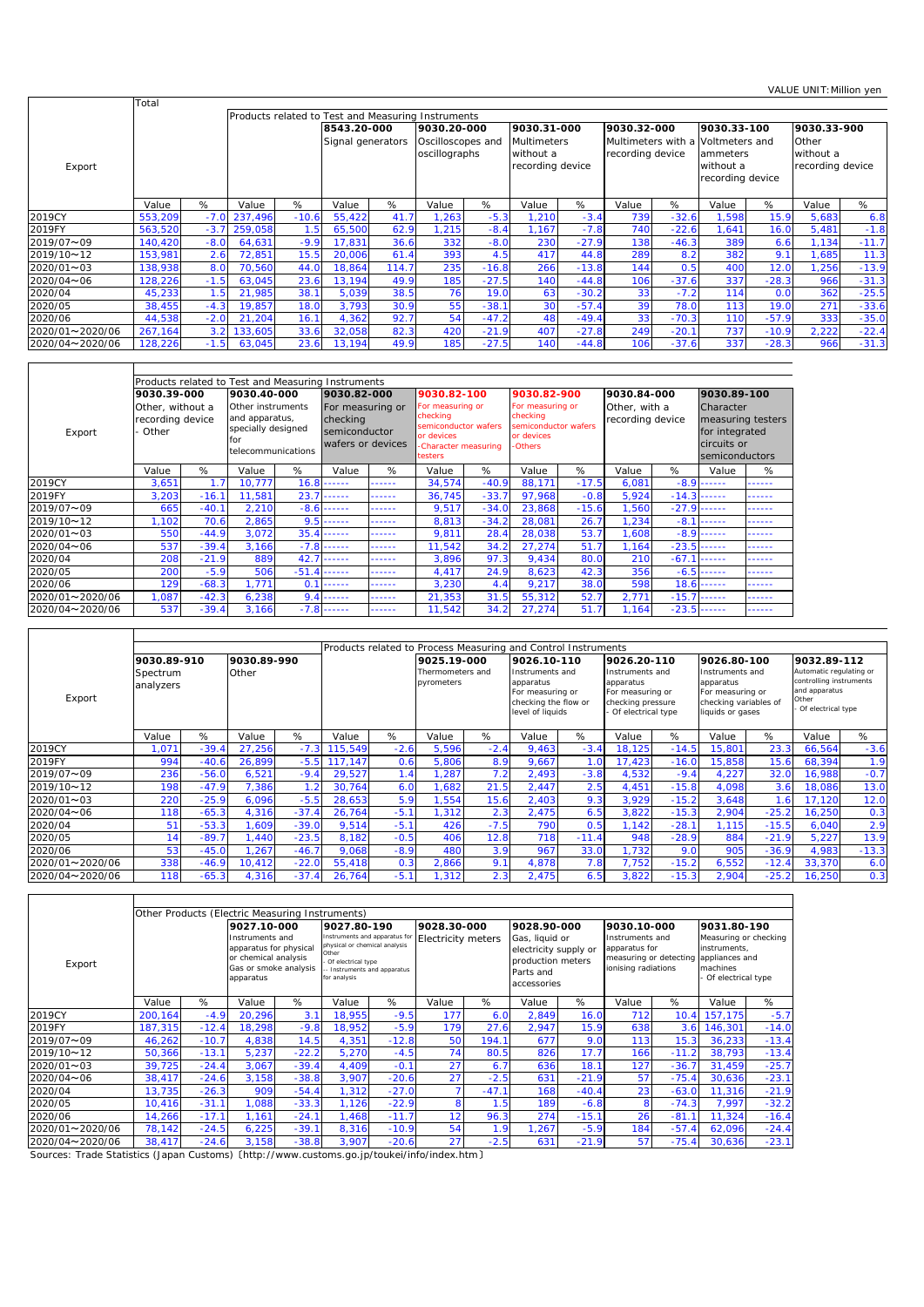

Trade Statistics data(Import) :Electric Measuring Instruments

Sources: Trade Statistics (Japan Customs) 〔http://www.customs.go.jp/toukei/info/index.htm〕